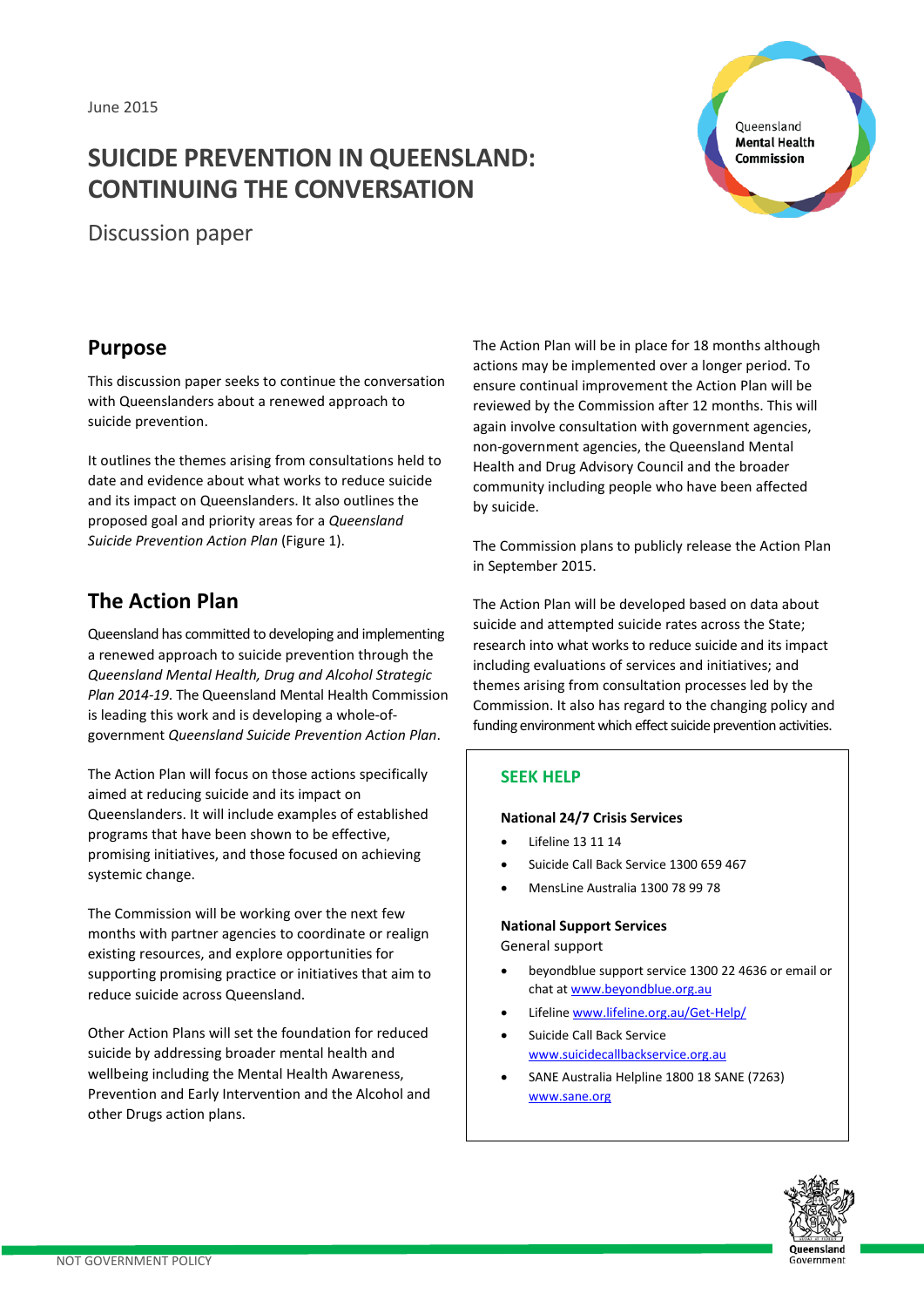## **Overarching Goal Reduce Suicide and its Impact on Queenslanders**

#### By changing the conversation and providing support and services in a more effective way

Priority Area 1: Stronger community resilience and capacity

- 
- recognise and help a person at risk of suicide
- support and help those bereaved and impacted by suicide
- 

Priority Area 2: Improved service system responses and capacity

- identify and respond in an appropriate and timely way to people at risk of suicide
- provide person-centred assessment, support, treatment and care for those at risk
- 
- 

#### Priority Area 3: Focused support for vulnerable groups

- 
- tailor services and initiatives to meet unique needs and circumstances of at-risk groups

Priority Area 4: A stronger more accessible evidence base

- provide more accessible research about what works
- enable timely access to accurate and relevant data to inform local responses
- include the wisdom of those with a lived experience

**Figure 1 – Goal and priority areas of the Queensland Suicide Prevention Action Plan**

## **Share your views and experiences**

Stakeholders, community representatives and other interested parties are invited to consider the questions outlined below and provide feedback. Feedback will inform the development of the final Action Plan.

We are seeking your views and experiences in relation to the following:

1. Does the Action Plan's proposed goal support a renewed approach to suicide prevention in Queensland?

- 2. Are the proposed Priority Actions for the Action Plan likely to make a difference?
- 3. What actions do you believe should be taken to reduce suicide and its impact on Queenslanders?
- 4. What is currently being done that works or could be improved?
- 5. Any other views you would like to share?

Feedback can be sent t[o suicideprevention@qmhc.qld.gov.au](mailto:suicideprevention@qmhc.qld.gov.au) by **Friday, 31 July 2015.**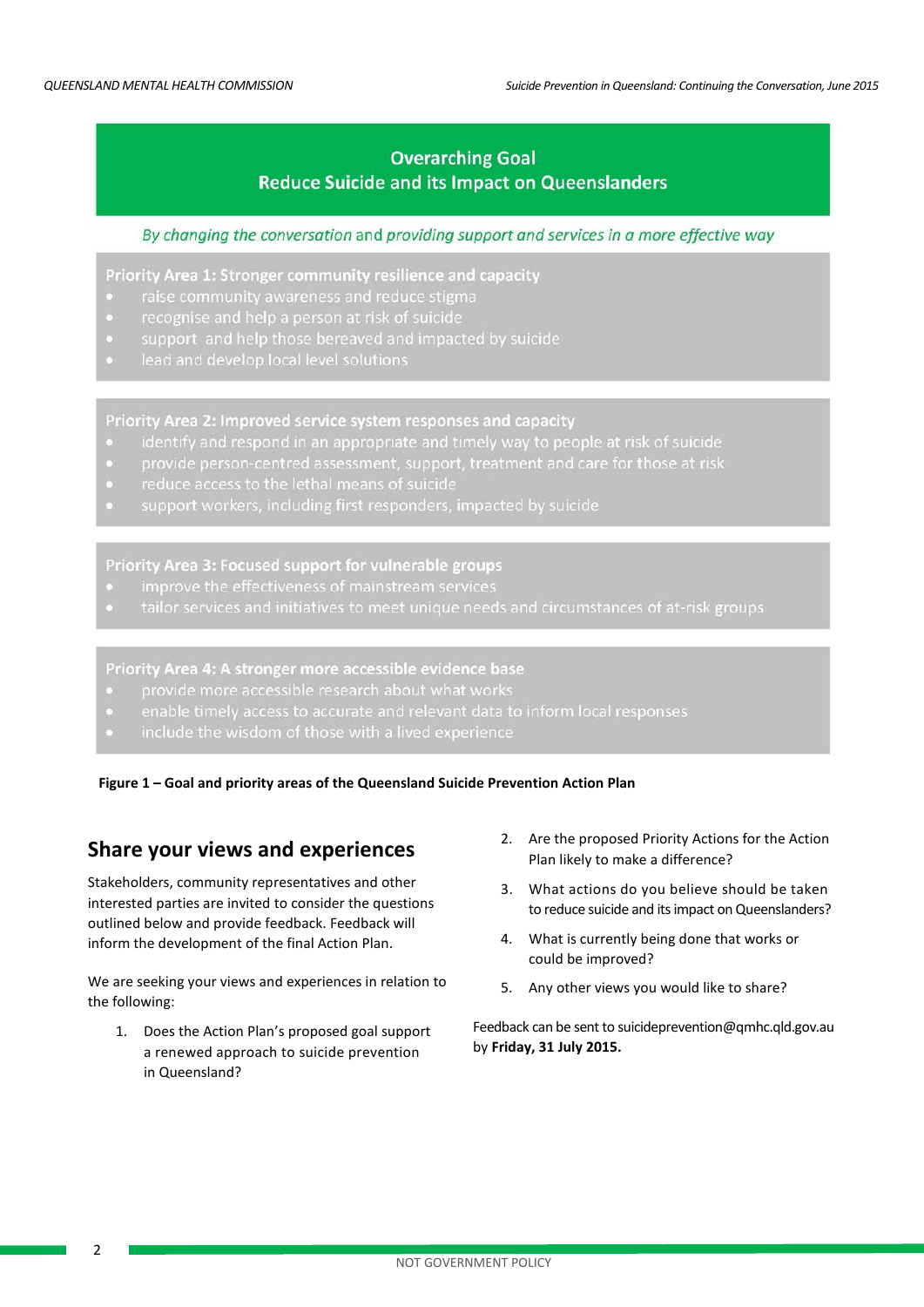## **Background**

## **What is the impact of suicide in Queensland?**

In Queensland 627 people took their lives in 20[1](#page-14-0)4<sup>1</sup>. For every person who dies by suicide, an estimated 30 people attempt suicide<sup>[2](#page-14-1)</sup>.

While suicide rates have been relatively stable in Queensland at around 13.3 per 100,000 people between 2009-2013, they continue to be higher than the 10.9 per 100,000 national rate (Figure 2). Nearly three quarters of all people who die by suicide are male, with the highest suicide rates occurring in the most disadvantaged and marginalised communities, reflecting wider social, geographic and economic inequalities<sup>[3](#page-14-2)</sup>.

The effects of these tragic events are immediate, farreaching and long-lasting. They are felt by families, friends, work colleagues, first responders and the broader community.

The number of people who are bereaved by suicide is difficult to quantify. One study indicates that for every suicide, six people identify as being bereaved by suicide. They include parents, spouses, children and siblings. The response of people bereaved by suicide is made all the more challenging due to their attempts to make meaning of the death, guilt, blame, isolation, complicated grief and they experience slower recovery<sup>[4](#page-14-3)</sup>.

There are also significant impacts on service providers, particularly those providing support and treatment and first responders including police, ambulance and emergency services.

These effects of suicide translate to an economic cost. A conservative estimate of the national economic cost of suicide and suicidal behaviour is \$17.[5](#page-14-4) billion every year<sup>5</sup> which includes the years of life lost, lost productivity including among survivors, and the cost to services.

## **What factors influence suicide and suicide attempts?**

There is no single factor that contributes to suicide or suicide attempts, and it is best understood as a complex interaction between a variety of risk factors and a lack of protective factors across a person's life span.

There are known risk factors that place some people, at certain times in their lives, at greater risk. Some risk

factors are situational and include loss of a job, relationship breakdown or intoxication. Other factors can have a cumulative effect over time. They may include childhood trauma or abuse, family environment, and personality characteristics.

A common misconception is that all people who suicide or attempt suicide have or are experiencing a mental illness or a mental health problem. Although there is a strong relationship between the two, it is influenced by a range of other risk and protective factors. To reduce suicide and its impact we also need to focus on other issues which may increase risk of suicide amongst different populations or cohorts.

| <b>State/Territory Males Females</b> |      |     | <b>Persons</b> |
|--------------------------------------|------|-----|----------------|
| New South Wales                      | 13.8 | 4.6 | 9.1            |
| Victoria                             | 14.5 | 4.5 | 9.4            |
| <b>Queensland</b>                    | 20.7 | 6.2 | 13.3           |
| South Australia                      | 18.6 | 5.5 | 11.9           |
| Western Australia                    | 20.5 | 6.5 | 13.4           |
| Tasmania                             | 21.1 | 7.4 | 14.0           |
| Northern Territory                   | 27.9 | 6.2 | 17.6           |
| Australian Capital<br>Territory      | 13.9 | 4.4 | 9.1            |
| <b>National</b>                      | 16.7 | 5.2 | 10.9           |

#### **Figure 2 – Suicides by state and territory between 2009- 13 (Age Standardised Rate per 100,000)**

*Source: Australian Bureau of Statistics Causes of Death report (2014)*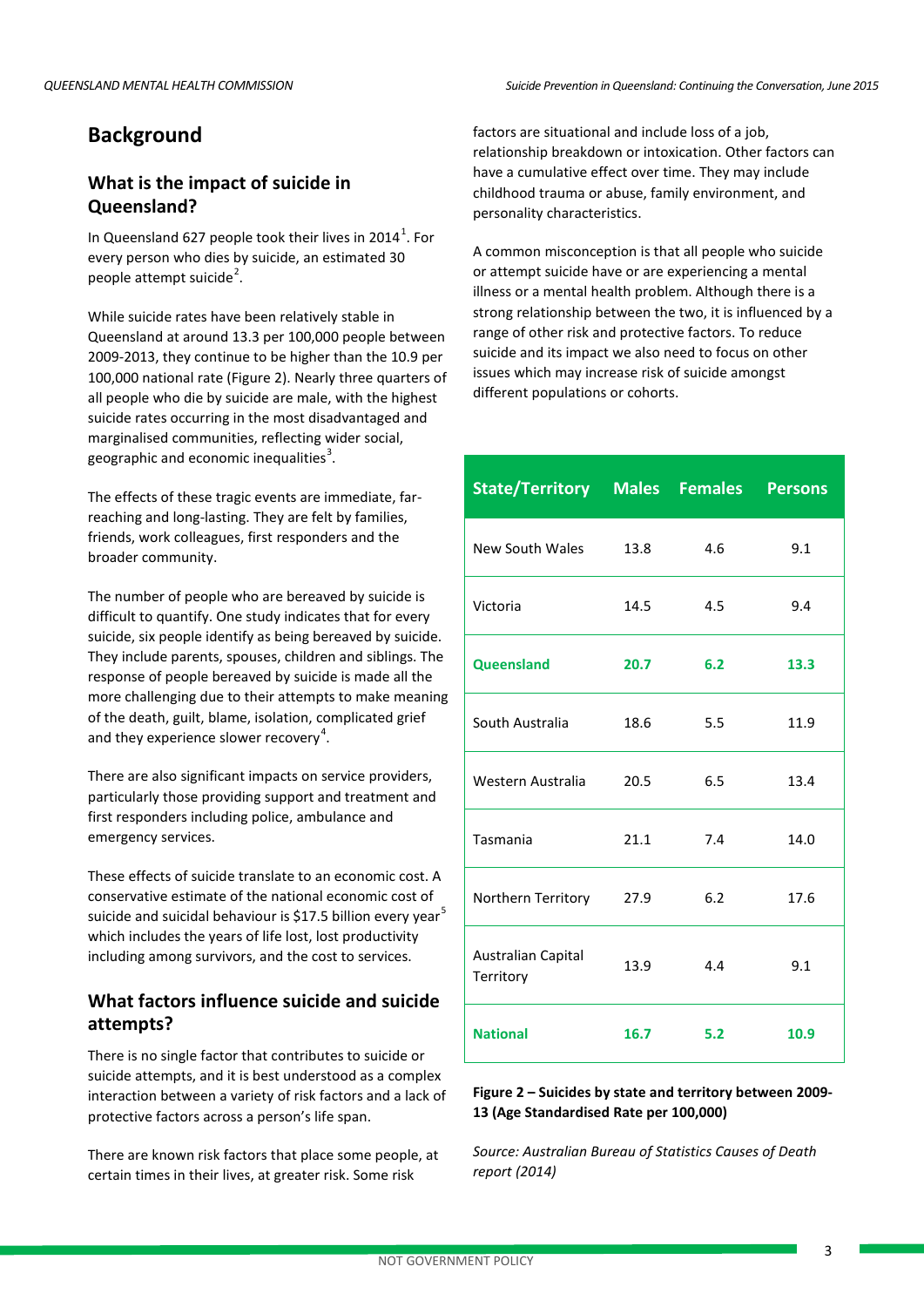| <b>Individual</b>                                                                                                                                                  | <b>Social</b>                                                                                                                                               | <b>Contextual</b>                                                                                                                                                                |
|--------------------------------------------------------------------------------------------------------------------------------------------------------------------|-------------------------------------------------------------------------------------------------------------------------------------------------------------|----------------------------------------------------------------------------------------------------------------------------------------------------------------------------------|
| <b>Risk Factors</b><br>Gender (male)<br><b>Mental illness</b><br>Chronic pain or illness<br>Substance misuse issues<br>Hopelessness<br>Guilt and shame             | <b>Risk Factors</b><br>Abuse and violence<br>Family dispute and<br>dysfunction<br>Separation and loss<br>Social isolation<br>Peer rejection<br>Imprisonment | <b>Risk Factors</b><br>Neighbourhood violence or<br>crime<br>Poverty and unemployment<br>Homelessness<br>Social or cultural<br>discrimination<br>Lack of support services        |
| <b>Protective Factors</b><br>Mental and physical health<br>Self-esteem<br>Adaptive coping skills<br><b>Emotional regulation</b><br><b>Stress management skills</b> | <b>Protective Factors</b><br>Community involvement<br>Family harmony and support<br>Sense of self-determination<br>Good communication skills                | <b>Protective Factors</b><br>Safe, secure and affordable<br>living environment<br>Fair and tolerant community<br>Positive educational<br>experience<br><b>Financial security</b> |

#### **Figure 3 – Risk and Protective Factors at the Individual, Social and Contextual Levels[6](#page-14-5)**

Risk factors alone do not determine whether a person will engage in suicidal behaviour. Protective factors also influence a person's actions. These factors enhance an individual's resilience and capacity to cope with life stresses<sup>[7](#page-14-6)</sup>. These include such factors as coping skills<sup>[8](#page-14-7)</sup>, social attachments and connections and a sense of purpose. The influence of risk and protective factors may differ according to a person's age, cultural background or geographical location<sup>[9](#page-14-8)</sup>.

### **What can be done to prevent and reduce suicide and its impact?**

Given the range of factors that influence suicide and suicidal behaviours, it is essential that a broad approach which involves strengthening protective factors and reducing the influence of risk factors is taken.

As outlined in Figure 3, risk and protective factors interact at the individual, social and contextual level. These factors can be influenced through targeted action. For example, a sense of social connectedness can be enhanced by actions that will enhance the quality of and access to social support and networks, and inclusion and participation.

Suicide and suicide risk are reduced through activities across three interrelated areas of focus:

- **Prevention** activities include public education, community awareness or training programs, including those that focus on improving awareness of the warning signs of suicide, or improved help seeking, as well as addressing the social determinants of mental health and wellbeing through intersectoral collaborations (i.e. housing, education and employment)
- **Intervention** activities focus on responding directly to an individual's immediate suicide risk, such as gatekeeper training, screening and detection of suicidal thoughts or behaviour in general community and health settings, as well as clinical/social support to individuals who attempt suicide
- **Postvention** activities respond to a suicide, for example bereavement support provided to families and friends or programs that assist communities to respond to or recover from a suicide.

Each of these occur:

• at the *population level* which may include actions to build supportive and inclusive communities, reduce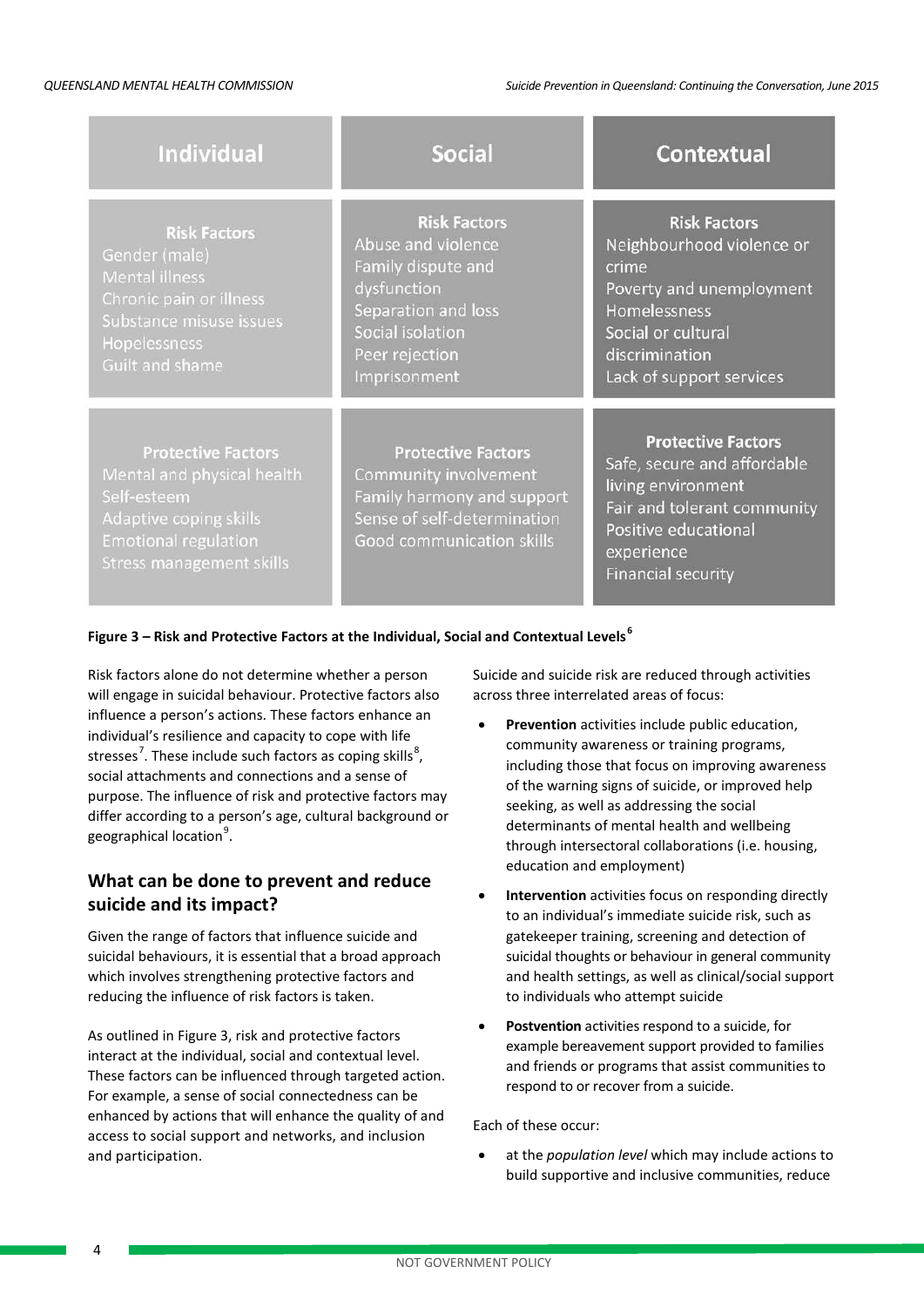access to lethal means of suicide, reduce the harmful use of alcohol, responsible reporting by the media, and improving public awareness.

- through *targeted interventions* for specific settings or vulnerable groups through, for example, gatekeeper training for front line workers in primary care, schools, emergency services, prisons and health facilities.
- at an *individual level* effective approaches seek to enhance the management and continued care of people who have attempted suicide and the assessment and management of people at possible imminent risk. This includes training of general practitioners in brief cognitive behavioural therapies, ensuring high quality treatment for people experiencing mental illness, and appropriate and continuing care for people discharged from inpatient care and emergency departments.

At all levels, actions need to be tailored to meet the needs of specific groups and individuals.

As outlined in Figure 3, best practice approaches to suicide prevention reflect a continuum of activities across eight areas, from prevention, treatment through to continuing care for those at immediate risk of harm.

#### **FIRST DO NO HARM**

Underpinning all strategies regardless of their type or level is the principle of *'first do no harm'* with the need for continual awareness of the potential for unintended consequences for individuals, families and supporters and the community.

#### **What is currently being done?**

Across Queensland there are a large number of existing suicide prevention programs, services and initiatives which occur across the continuum of prevention. treatment and care activities (Figure 4).

Many are funded by the Australian and State Governments while others draw support from community and private sector contributions. Significant contributions are also made by services not directly focused on suicide prevention including housing, education and employment and local government services that address broader social and contextual factors affecting suicide risk amongst different individuals or populations.

The Australian Government plays a significant role in suicide prevention, providing funding and in some cases directly delivering services and initiatives that seek to reduce suicide particularly for vulnerable groups. For example, the *National Suicide Prevention Programme*  (NSPP) funds suicide prevention activities across the Australian population and for specific at-risk groups including men, Aboriginal and Torres Strait Islander peoples, people living in rural and remote communities, people bereaved by suicide, people with a mental illness and young people. The NSPP also contributes funding to other Commonwealth-funded mental health programs, including *Access to Allied Psychological Services* (ATAPS) and *MindMatters*, for the inclusion of suicide prevention specific activities under these initiatives.

One of the key findings of the National Mental Health Commission's *National Review of Mental Health Programmes and Services 2014* (the National Review) is that many of these services are not integrated and that there continues to be significant barriers to access for those seeking help.

#### **What are the future directions for reducing suicide?**

Any action taken by the State Government should complement rather than duplicate Australian Government funded services. There is also a need for improved service integration across sectors to ensure a seamless person-centred approach to supporting people at high risk of suicide.

The recent *National Review* examined Australian Government suicide prevention initiatives and services. It considered a range of factors including efficiency and cost-effectiveness, duplication in current services and programs, gaps in services and programs as well as specific challenges for Aboriginal and Torres Strait Islander people and regional, rural and remote Australia.

The final report has been provided to the Australian Government and while they are yet to provide a response to the Review, there are a number of significant findings relevant to the development of this Action Plan, including:

- when there is limited or no follow up and support after a suicide attempt, there is a missed opportunity to prevent future attempts, reduce suicides and save lives, particularly following discharge
- there is a need to focus on systemic, multi-level and cross-sectoral community based approaches to suicide prevention as evidence indicates that they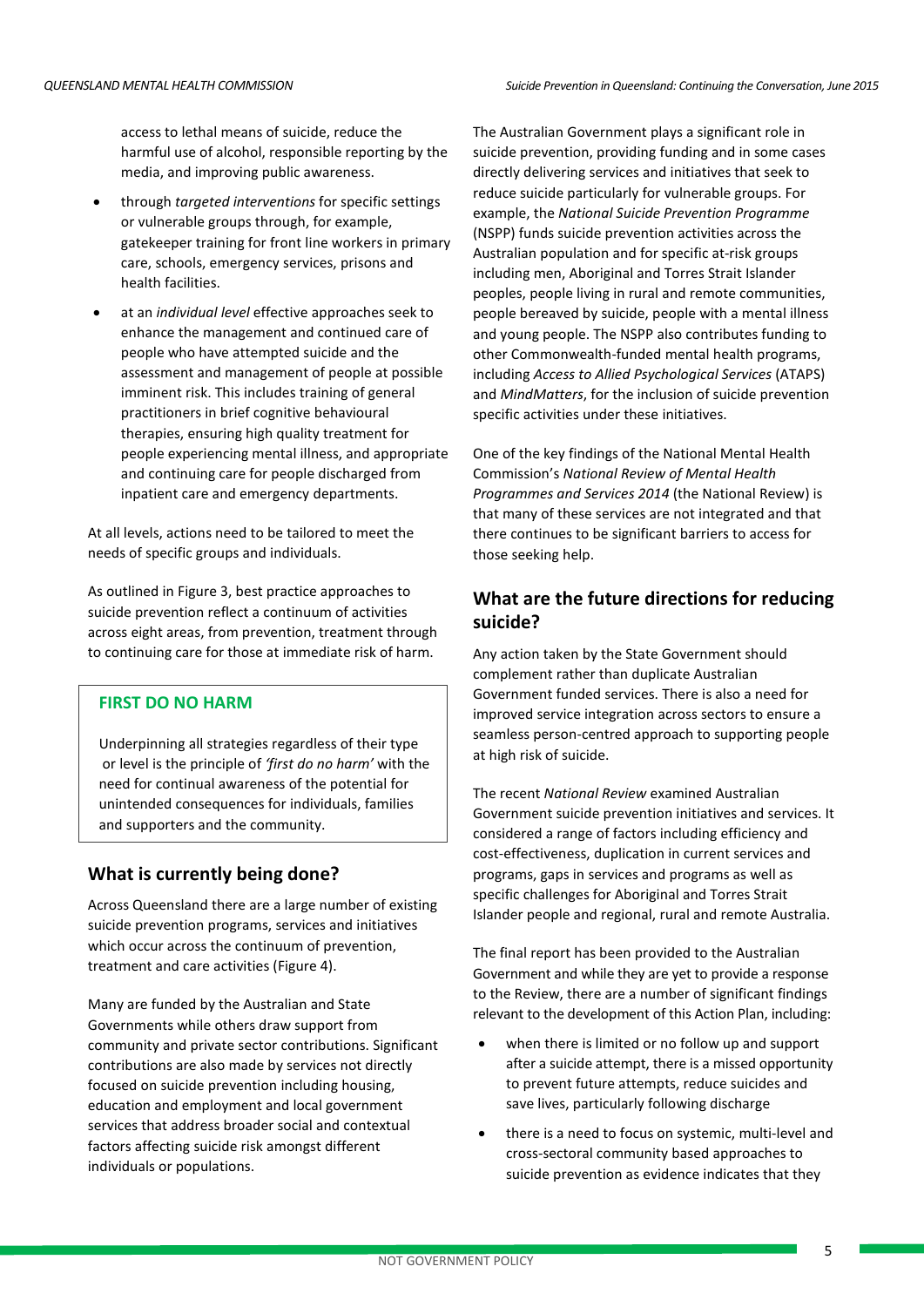|                 | Universal Intervention: Whole of population<br>interventions to reduce the means of suicide, to reduce<br>the negative stigma of suicide and to improve the<br>resilience of individuals, families and communities | Applies to everyone: involves<br>individuals, families, local<br>councils, community<br>organisations, workplaces,<br>schools, sporting clubs |
|-----------------|--------------------------------------------------------------------------------------------------------------------------------------------------------------------------------------------------------------------|-----------------------------------------------------------------------------------------------------------------------------------------------|
|                 | Selective Intervention: Interventions for identified at-<br>risk groups to build resilience, strength and capacity as<br>well as an environment that promotes self-help and<br>access to support                   | For groups at risk: involves<br>individuals, families, local<br>councils, GPs, schools,<br>workplaces, sporting clubs                         |
|                 | Indicated Intervention: Identification, intervention and<br>support for people showing signs of, or at risk of, suicide                                                                                            | For individuals at high risk:<br>involves families, GPs, police,<br>specialists, workplaces, schools                                          |
|                 |                                                                                                                                                                                                                    |                                                                                                                                               |
|                 | Detection: Being alert to warning signs and potential<br>tipping points, and providing support and care                                                                                                            | When vulnerability is high:<br>involves families, GPs, helplines,<br>emergency services, teachers                                             |
|                 | Accessing Support: Finding and accessing early care<br>and support when treatment and specialised care is<br>needed                                                                                                | Involves GPs, psychologists,<br>allied health, Aboriginal health<br>workers, police, emergency<br>departments                                 |
|                 | Standard Treatment: Integrated professional<br>treatment, management and recovery when needed                                                                                                                      | Involves psychiatrists,<br>psychologists, GPs, Aboriginal<br>health workers, allied health                                                    |
|                 |                                                                                                                                                                                                                    |                                                                                                                                               |
| Continuine Care | Longer Term Treatment and Support: Ongoing<br>integrated care that consolidates recovery and reduces<br>the risk of adverse health effects                                                                         | Involves psychiatrists,<br>psychologists, GPs, allied<br>mental health, families, friends,<br>community organisations                         |
|                 | Ongoing Care and Support: Building strength, resilience<br>and coping strategies, as well as an environment that<br>supports help-seeking                                                                          | Involves GPs, allied health,<br>community organisations, local<br>service providers, families, friends                                        |

#### **Figure 4 – Continuum of Best Practice Suicide Prevention Activities as outlined in the LIFE framework[10](#page-14-9)**

are the most likely to be effective at reducing suicide rates

- there is a need to focus on improving the quality of service responses to people who seek help for suicidal ideation or attempts, and those who are trying to assist them, including adopting a *'no wrong door approach'*
- this should also include ensuring first responders and health professionals who are likely to come into contact with people at risk are appropriately trained in communication and other relevant skills.

These findings align with issues identified during the development of the Action Plan and will be taken into account. The Commission notes the significant recommendations made by the National Mental Health Commission, for example building workforce and research capacity to support systems change, the need for a national framework and the establishment of 12 regions across Australia as the first wave of a nationwide introduction of sustainable, comprehensive, whole-ofcommunity approaches to suicide prevention (recommendation 19).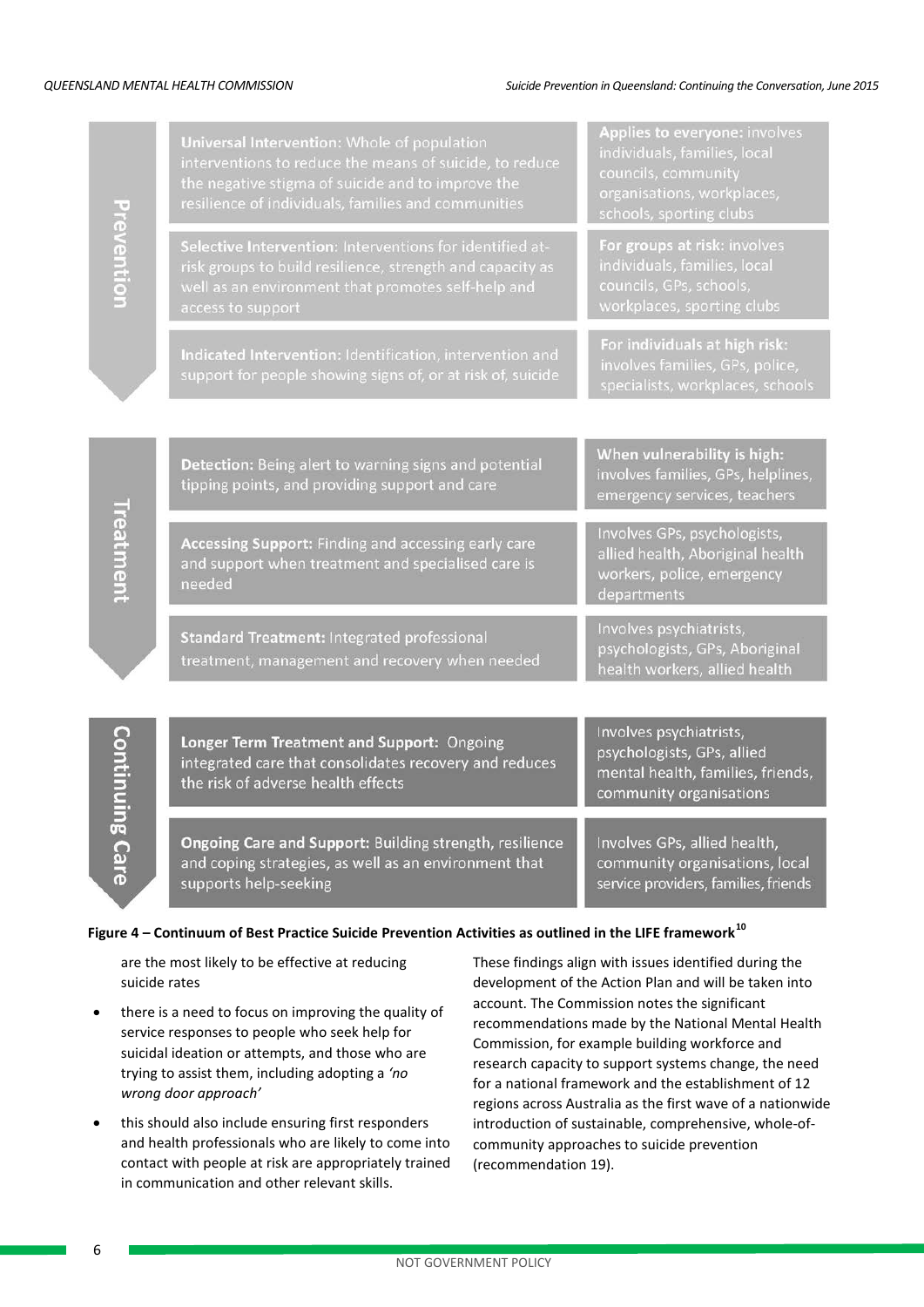If implemented these recommendations have the potential to significant change the way suicide prevention initiatives and services are delivered and coordinated.

Extending the scope of Primary Health Networks as the key regional architecture for equitable planning, and purchasing of mental health programs, services and integrated care pathways (recommendation 8) is also likely to lead to improved access to appropriate care for those persons presenting at-risk of suicide.

While the Australian Government resolves these issues it is important that actions continue to be taken in Queensland to reduce suicide and its impact.

## **What we have heard so far**

To identify the Action Plan's priorities and directions the Commission hosted three Strategic Conversations in March and April 2015. The Commission has also undertaken a range of targeted consultations, including with people who have a lived experience of suicide.

Key themes emerged including the need to:

- focus on strengthening protective factors and social conditions that support good mental health and wellbeing, including the significant role that communities play in suicide prevention
- strengthen the ability of families, colleagues, peers and the community to safely talk about, and respond to, suicide among families, peers and the community
- enhance the availability, suitability and accessibility of service for people at risk
- better use available suicide data and information to more effectively inform community and service responses
- increase practical guidance about what initiatives work, when, where and for whom.

Stakeholders strongly indicated that although there is a diversity of suicide prevention initiatives currently being undertaken across the State, greater alignment and coordination is required to avoid duplication in areas while major gaps exist in other areas of need.

To be effective coordination is required at all points of planning and implementation.

### **Action Plan Priority Areas**

Based on this evidence and the outcomes of consultations to date, four priority areas are proposed for the Action Plan. Outlined below is the evidence that will guide actions taken under the priority areas.

## **PRIORITY AREA 1: Stronger community resilience and capacity**

The places where we live, learn, socialise and work all have a critical role to play in the prevention of suicide. This includes providing social support and connectedness, meaningful activities, detection and support of vulnerable individuals, addressing stigma, engaging in follow-up care, and supporting those bereaved by suicide $^{11}$ .

Building capacity within our key environments is likely to reduce suicide rates, by encouraging dialogue around suicide, reducing social isolation, and improving access to acute services.

Within communities there is also the potential to address the broader social determinants of suicide, through targeting risk and protective factors that occur at a social or contextual level.

## **Raising community awareness and reducing stigma**

Responding to someone who is having suicidal thoughts or is at risk of suicide can be difficult particularly where issues relating to stigma prevent that person from seeking help when they need it<sup>[12](#page-14-11)</sup>. This includes stigma associated with suicide, but also with those conditions that contribute to suicide risk, such as financial hardship, relationship breakdowns, homelessness and mental illness<sup>13</sup>

Reducing stigma through improving our understanding of these issues may enhance disclosure and help-seeking, and help ensure they access timely support and assistance when they need it.

It is important to recognise that as well as stigma there are other factors that impact on a person seeking help, for example having negative experiences of services when help was previously sought may stop someone from accessing that type of support again.

It is also vitally important that there are appropriate services and support available when and where a person needs them.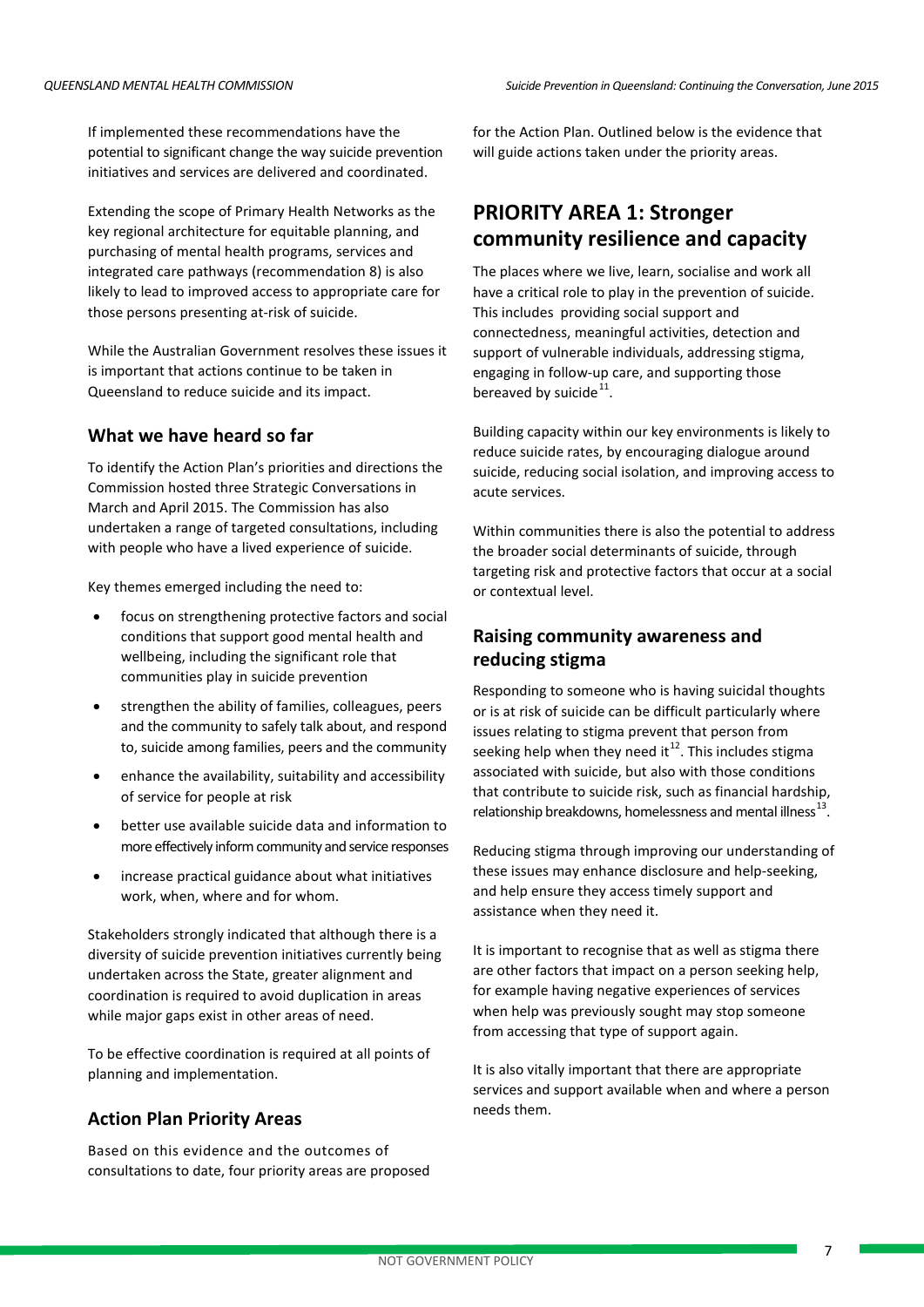## **Recognising and helping a person at risk of suicide**

Those consulted by the Commission indicated that many people and communities lack the knowledge and confidence to recognise, and safely respond to, a person who may be at higher risk of suicide.

Although many people at risk show warning signs such as withdrawing from friends and family or a sense of hopelessness, they may not openly initiate a discussion about suicide. Equipping individuals, families, peers and communities with the skills and capacity to be able to recognise and assist a person at risk of suicide, their families and support persons, including those bereaved by suicide, is an important way to ensure more people get the help they need, when they need it.

The conversations that people have about suicide differ depending on different situations, for example whether they are responding to a person who may be at immediate risk of harm, or supporting someone who is bereaved by suicide.

#### **Service example**

There are many government, non-government and community organisations that are contributing to better awareness and reducing stigma. This includes through the provision of training in evidence based programs such as *ASIST*, *Conversations for Life* and *Mental Health First Aid Training*.

The Queensland Government contributes funding to *beyondblue* to support a range of community awareness, education and stigma reduction activities. As a national initiative, *beyondblue* works to reduce the impact of anxiety, depression and suicide in the community by raising awareness and understanding, empowering people to seek help and supporting recovery, management and resilience. This includes online resources to provide information and links to other organisations for people bereaved by suicide, those concerned about a friend or family member, or anyone who may be suicidal.

#### **What we want to see**

**A needs-based and coordinated approach to equipping all Queenslanders with the knowledge and skills to recognise and assist a person at risk of suicide, their families and support persons.**

Other factors such as cultural background, age and relation to the person at risk also changes the nature and type of conversations. A number of resources such as *Conversations Matter[14](#page-14-13)* and *Conversations for Life*[15](#page-14-14) exist that provide guidance in relation to having safe conversations about suicide including the importance of addressing myths associated with suicide and to not unintentionally normalise suicidal behaviour.

It is important to note research indicates repeated and continual coverage or publicity about suicides in the media and public domain may induce and promote suicidal ideation, and increase the risk of suicidal behaviour in vulnerable individuals or groups $^{16}$  $^{16}$  $^{16}$ .

There have been significant improvements in this area with the development of media guidelines<sup>[17](#page-14-16)</sup> and the national *Mindframe* initiative which aims to provide access to current, evidence-based information to support the appropriate reporting, portrayal and communication about suicide and mental illness.

## **Providing support to communities, families and people impacted by suicide**

It is important to be aware of, and appropriately manage, the impact of a suicide among families and friends and within communities. Being bereaved by suicide may lead to an increased risk of suicide, particularly for individuals or communities that are already vulnerable.

This type of support also aims to prevent contagion of suicidal behaviour amongst vulnerable individuals or communities, and reduce the potential of a suicidal cluster occurring<sup>18</sup>.

## **Improving access to an integrated service system that meets local needs and circumstances**

All communities have different resources and needs that may change over time, particularly those areas that experience natural disasters and droughts. What works in a city, with an established, large and accessible service network may not be effective in a small regional town, with limited local services, that may be open for a day or two a week or located in a neighbouring town.

As well as actions that support and increase social capital and access to resources, ensuring that services complement each other and work together to maximise their collective impact is important. This includes working with services that do not have a specific suicide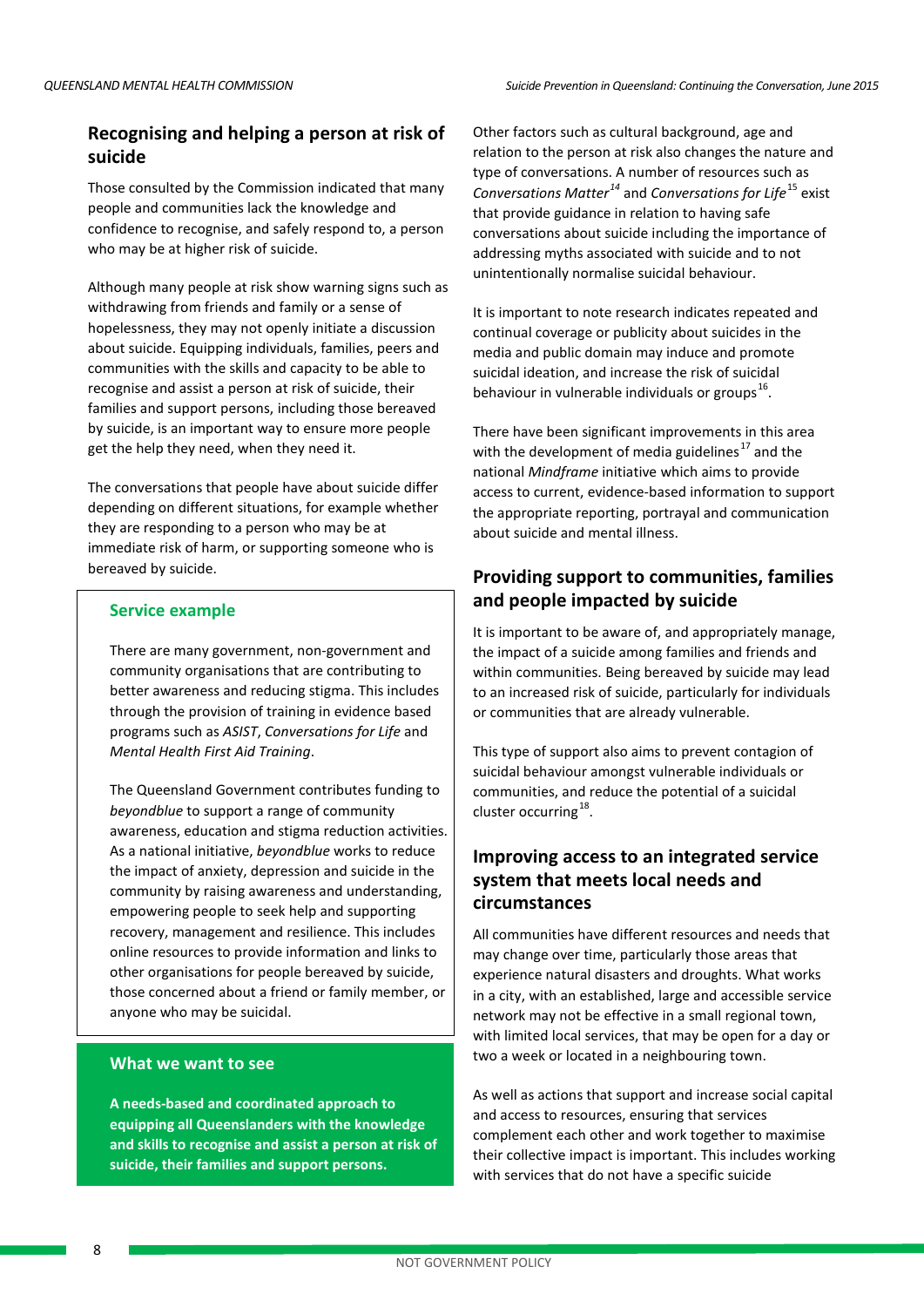prevention role, but address known contributing factors such as those that build resilience or social connectedness.

## **PRIORITY AREA 2: Improved service system responses and capacity**

The 'service system' is made up of a wide variety of services and agencies. It includes those services that people at risk of suicide may come in contact with including hospital, health, doctors, schools, Centrelink, child protection, justice and other social support services.

### **Identifying and responding to people at risk of suicide**

These services play a vital role in suicide prevention through addressing many of the underlying risk factors associated with suicide and suicidal behaviour. They are also in a unique position to identify those at risk and respond in a timely manner.

To undertake this role, health and service providers need to be supported with the necessary skills and knowledge to identify and respond to a person at risk of suicide. 'Gatekeeper' training is one of the most effective ways that this can be achieved.

Studies indicate that these workers may not feel confident or equipped to deal with people at risk of suicide due to inadequate training $^{19}$  $^{19}$  $^{19}$  and there is a need for all professionals who come into contact with people at risk of suicide should undergo suicide intervention training, regularly<sup>20</sup>.

Many agencies also have their own suicide risk assessment guidelines and protocols for responding to people at risk of suicide relevant to the circumstance or field they work in (i.e. schools, Corrective Services and Child Safety Services). These types of guidelines are an important element in ensuring a sustained focus on, and response to, suicide risk in the community or amongst different population groups.

The usual practice in responding to someone at immediate risk of harm is for a referral to mental health services and general practitioners and in case of crisis, emergency departments, for assessment, care and treatment.

#### **Accessing and providing continuous care, support and treatment**

Accessing appropriate assessment, care, support and treatment for those experiencing suicidal ideation or who have attempted suicide is essential to preventing suicide. As noted by the National Mental Health Commission's *National Review* suicide attempts are one of the main predictors of subsequent attempts, and or, later suicide deaths.

However for those people experiencing a crisis, which may not always be mental illness related, finding and accessing appropriate support can be very difficult. In these situations people at risk may not meet clinical criteria for inclusion to a mental health service, and as a result end up 'falling through the gap'.

To effectively respond to those at risk of suicide there is a need to adopt a person-centred approach which considers not only the point in time clinical assessment but considers the circumstances of the person needing support.

This is particularly important at the point of hospital discharge which represents a time of heightened risk. Transitions in and out of care are known risk times and evidence suggests that post discharge follow up is highly effective in reducing a person's risk of suicide<sup>[21](#page-14-19)</sup>. Involving families and other supporters in discharge planning can ensure that they have sufficient knowledge and are equipped to support the person at risk when they leave hospital.

Studies also indicate a need to address barriers to people at risk of suicide accessing hospital care. These include inadequate staffing and resources, lack of support from senior staff and a lack of guidelines<sup>[22](#page-14-20)</sup>. A 2014 study highlighted factors that affect the responsiveness of emergency departments to caring for patients who deliberately self-poisoned. Key themes from the study highlighted that emergency department staff believed they lacked the skills and confidence to effectively manage these patients. The study concluded that there is a need to provide emergency department staff with specialist support, knowledge, skills and guidelines to provide effective care<sup>[23](#page-14-21)</sup>.

Clinician skills and the robustness of procedures need to be supported by appropriate organisational culture and supporting infrastructure.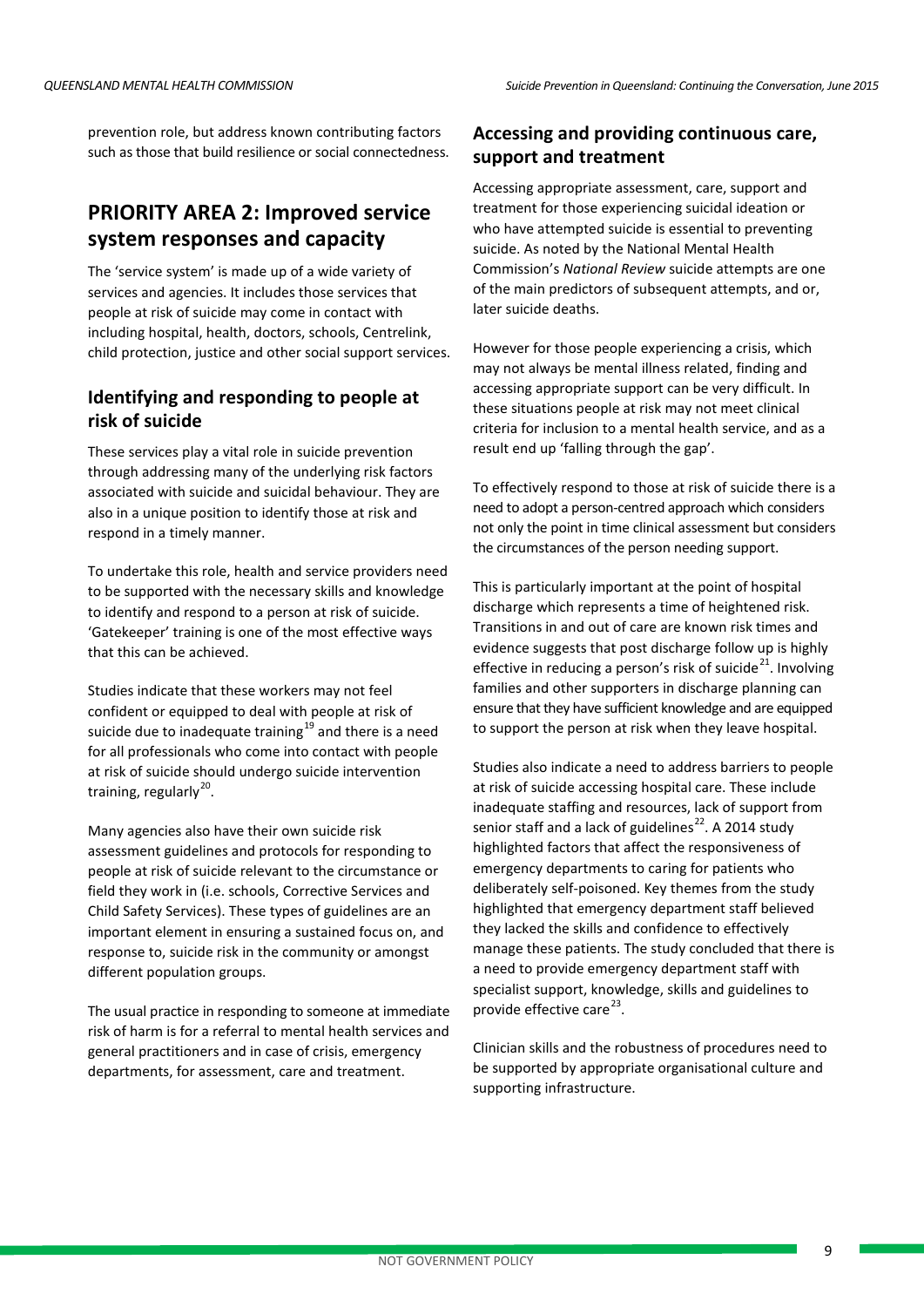#### **Reducing access to lethal means**

People who experience suicidal ideation or intention are more likely to end their lives if they have access to the lethal means to do so**[24.](#page-14-22)** Research highlights the effectiveness of restricting access to the lethal means of suicide, particularly where the method is regularly used, highly lethal, prevalent and not easily substituted such as firearms, pesticides and toxic gas $^{25}$ .

As the recent *Inquest into the Death in Custody of Farrin John Vetters* highlighted, restricting access to a ready

#### **Service example**

The *Hospital and Health Services Suicide Risk Assessment and Management Project* (HHS SRAMP) is a key suicide prevention activity undertaken by the Queensland Government since 2010. Funding is provided to deploy dedicated clinical positions located within acute care mental health teams in hospital and health services<sup>[26](#page-14-24)</sup> to improve the detection, assessment and appropriate management of people at risk of suicide.

These positions aim to enhance the quality and timeliness of suicide risk assessment and management across the public health service system, including emergency departments through quality improvement, educational, clinical and collaborative activities. An independent evaluation is being undertaken of this program which will be used to inform future directions for suicide risk detection and management in public health settings across Queensland.

In early June 2015, the Minister for Health and Minister for Ambulance Services also announced that emergency department staff in Queensland public hospitals will receive training to recognise, assess and manage people at risk of suicide.

#### **What we want to see**

**A responsive service system, where people can access and receive the support they need, when and where they need it, and which can respond effectively and holistically to a range of presenting issues, whether they are psychiatric, social, medical, financial or interpersonal.**

means of suicide is a critical component of any suicide prevention strategy, with careful scrutiny of equipment and facilities provided at institutions to eliminate or reduce the potential for harm<sup>27</sup>.

Hanging is the most frequently used suicide method in Queensland, with recent studies showing its increased use for both men and women<sup>[28](#page-14-26)</sup>. Significant efforts have been made in Queensland to reduce 'hanging points' in prisons and youth detention centres. Work does need to continue not only in watch houses and correctional centres, but in other settings as well.

The principle outlined by the Coroner's Court also applies in other settings. Within clinical settings, with at-risk clients, this may also extend to consideration of limiting the amount of medication a person at risk may have access to, where it is clinically appropriate to do so.

While restricting access to the lethal means of suicide is beyond the scope of most clinical practice, means restriction counselling, in which a clinician works with clients and supportive others to educate and collaboratively develop plans to limit their access is not.

It is important to note that while there remains a strong perception that in the absence of their chosen means of suicide, people will switch to another option, this is not always the case as people tend to not substitute with another method $^{29}$  $^{29}$  $^{29}$ .

### **Supporting first responders and other service providers**

In recent years there has been an increasing focus on the impact of suicide on service providers, particularly first responders. As the 2010 Senate Inquiry *The Hidden Toll: Suicide in Australia* highlighted, the impact of attending traumatic or stressful situations on police and emergency services personnel is significant.

Stakeholders provided evidence and submissions to the Senate Inquiry indicating that these experiences were resulting in vicarious trauma, causing stress-related anxiety, depression and post-traumatic stress disorders $^{30}$  $^{30}$  $^{30}$ .

Consultations with government agencies over the past 12 months have indicated that stigma plays a significant role in workers, particularly police, accessing support when they need assistance in managing the personal impact of being required to respond to these types of events.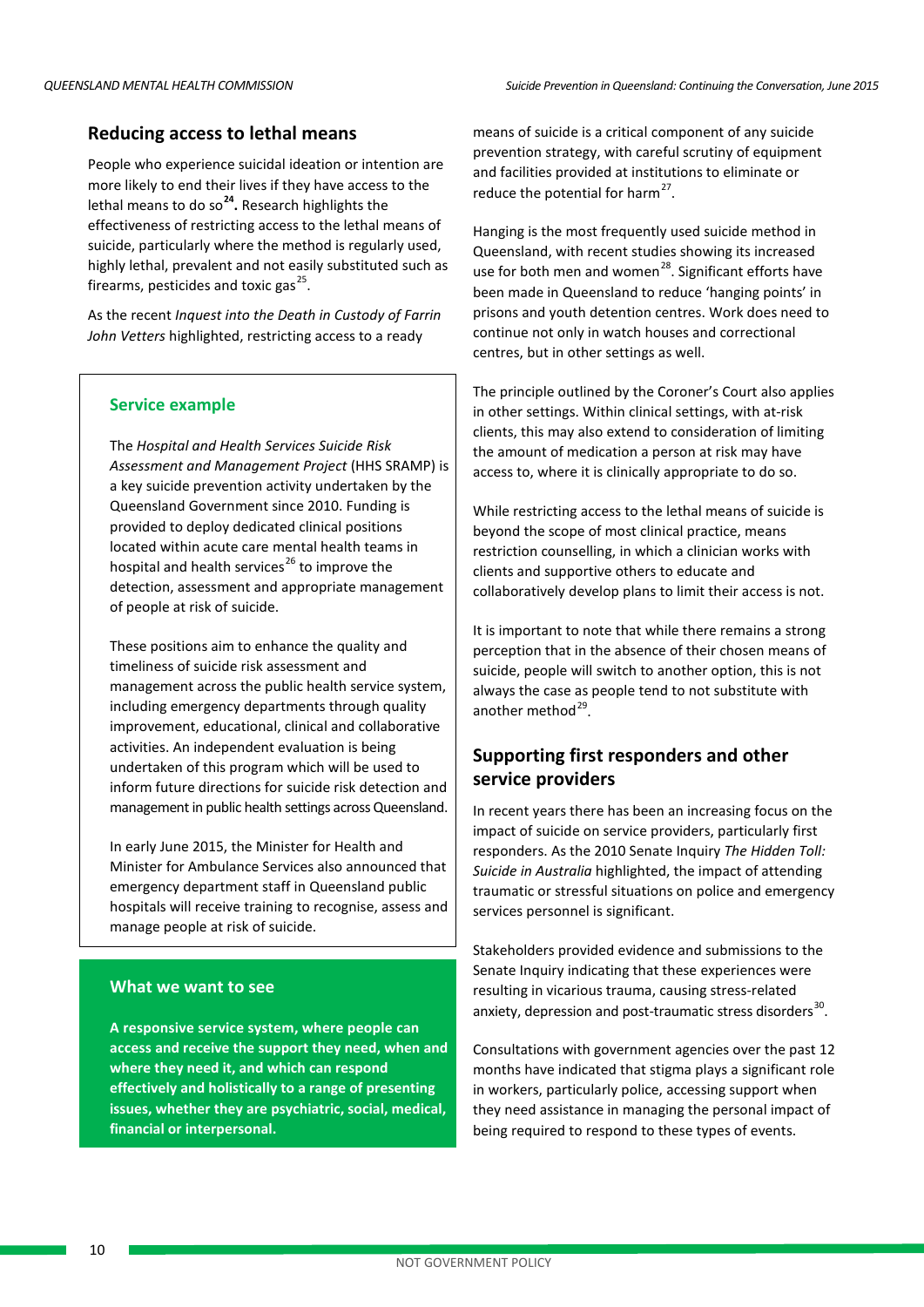## **PRIORITY AREA 3: Focused support for vulnerable groups**

Certain populations experience higher rates of suicide including Aboriginal and Torres Strait Islander people, people living in rural and remote communities and lesbian, gay, bisexual, transgender and intersex people. Others are at greater risk at certain times and in certain circumstances, for example seniors or children and young people experiencing family disruption or who are in contact with the child protection system.

While the broader priority areas of strengthening community capacity, service responsiveness and the evidence base are just as relevant for different priority groups, consideration needs to be given to the specific ways in which this is translated for each cohort, community or workforce.

Strategies are needed to address the needs of those at immediate risk, combined with longer term strategies to address the underlying structural inequalities and social disadvantage that result in this heightened risk of harm. To be effective and sustainable at-risk populations need to be engaged and involved in the planning, implementation and evaluation of initiatives that are designed to reduce the prevalence of suicide and suicidal behaviour among these high risk groups.

## **Aboriginal and Torres Strait Islander peoples**

Suicide is significantly more frequent in Aboriginal and Torres Strait Islander communities, with rates that are 50 per cent higher than those of other Queenslanders<sup>[31](#page-14-29)</sup>.

The high rates of suicide among Aboriginal and Torres Strait Islander people has been attributed to a complex interaction of factors which not only includes the disadvantage and risk factors shared by the non-Indigenous population, but also a broader set of social, economic and historic factors that impact on Aboriginal and Torres Strait Islander social and emotional wellbeing and mental health $32$ .

Family and community recovery from bereavement through suicide is complicated by the traumatic nature of these types of deaths, stigma and the frequency of this cause of death for Aboriginal people<sup>[33](#page-14-31)</sup>. In families and communities which are highly interconnected this grief, loss and mourning may have a powerful and sustained effect, particularly when there are strong cultural and

family obligations to participate in numerous funerals and grieving rituals $^{34}$  $^{34}$  $^{34}$ .

To appropriately respond to this issue, expertise in postvention support within communities and Aboriginal and Torres Strait Islander organisations is needed.

Evidence suggests that improving the social and emotional wellbeing of Aboriginal and Torres Strait Islander peoples will lay the foundation for reduced suicide rates.

Other programs that have been effective in reducing suicide include those developed and run by communities for example the *Yarrabah Family Life Promotion Program* which was in place in the late 1990s and was evaluated based on comparisons with other communities.

Some non-Indigenous specific services have also been shown to be effective such as *Mental Health First Aid Training* if they are adapted to meet the unique cultural needs of Aboriginal and Torres Strait Islander peoples and communities.

The Australian Government has recently funded an *Aboriginal and Torres Strait Islander Suicide Prevention Evaluation Project* scheduled for completion in August 2015. This project aims to evaluate relevant suicide prevention services and programs, identify Aboriginal and Torres Strait Islander suicide prevention needs and identify system level change in this area.

## **People who live in rural and remote communities**

Preliminary 2013 data from the Queensland Suicide Register suggests suicide mortality was two times higher in remote areas and 28 per cent higher in regional areas compared to metropolitan areas<sup>[35](#page-14-0)</sup>. Research led by the AISRAP has shown that suicide among agricultural workers in Queensland is 2.1 times higher than for agricultural workers in New South Wales $^{36}$ .

The wellbeing of people residing in rural and remote communities can be affected by a variety of social, financial and environmental factors such as limited employment or education opportunities, social and geographic isolation, economic hardship and uncertainty as well as the hardship and stress associated with extreme weather conditions. Further a lack of information and accessible, quality services may make people residing in rural and remote areas less likely to seek, or receive, treatment or support.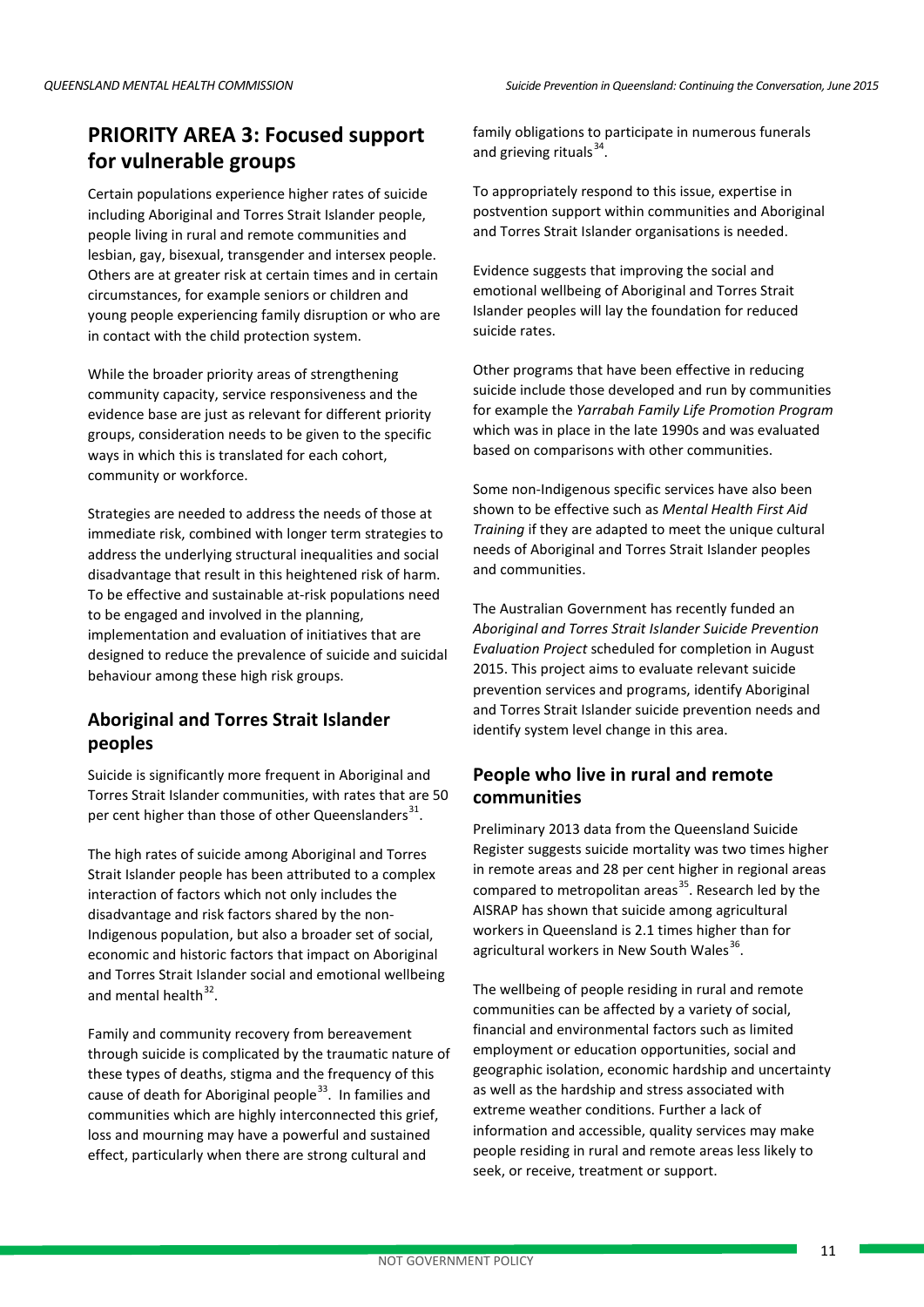Greater recognition of the potential stressors associated with residing and working in remote areas is required. For example in comparison to urban locations, relationship conflict, alcohol use disorder as well as income and work problems were more significant in rural localities $37$ .

Not all rural and remote communities are the same, with significant diversity across Queensland in relation to the challenges they face and the strengths they may have.

Recognising these differences and building upon existing strengths and community partnerships, combined with informed planning and coordinated funding, is essential to improving the collective impact of activities undertaken in address high rates of suicide in rural and remote communities.

## **Lesbian, gay, bisexual, transgender and intersex people**

Due to limitations in data and methodology, it is difficult to ascertain the rate of suicide amongst lesbian, gay, bisexual, transgender and intersex (LGBTI) people as it is may not have been identified in police or coronial reports.

#### **Service example**

The Queensland *Ed-LinQ Initiative[38](#page-14-34)* aims to improve linkages between the education, primary care and mental health sectors to enhance the early detection and collaborative management of mental health difficulties and disorders affecting school-aged children and young people. This encompasses strategies to improve referral pathways to appropriate services for a range of mental health related issues including suicidal ideation.

A recent independent evaluation of the *Ed-LinQ* program confirmed many positive aspects, with benefits for schools, health and mental health services and partnerships. The Commission is currently working with stakeholders from across the health, education and community sector to plan how to build on the achievements of the *Ed-LinQ* Initiative and address the areas identified for improvement.

#### **What we want to see**

**Improved effectiveness of mainstream services, and tailored services and initiatives to meet unique needs and circumstances of at-risk groups.**

What is evident is that LGBTI people experience higher rates of psychological distress, with significantly more having experienced suicidal thoughts or attempted suicide than the heterosexual population $39$ .

This increased risk of mental ill health and suicidality among LGBTI people is not attributable to sexuality, sex or gender identity, but rather due to experiences of discrimination and exclusion $40$ . A sense of social exclusion and isolation may also mean that they are more hesitant to seek support through mainstream services, and more likely to rely on informal peer support networks. Given this reliance on peer networks, it is important that these informal gatekeepers are equipped to be able to identify the warning signs of suicide and respond appropriately.

As well as the provision of specialist services and programs, ensuring mainstream mental health and suicide prevention initiatives are inclusive is also likely to improve help seeking among this population, meaning they are more likely to access the necessary support and assistance.

### **Focusing on those who have attempted suicide**

While it is difficult to predict whether people will suicide, evidence suggests that one of the best predictors are previous attempts. Focusing on people who have attempted suicide presents an opportunity to reduce suicide and its impact.

This includes ensuring appropriate support and continuing care is provided to people who have attempted suicide, or seek assistance for suicidal ideation, as well as their family, friends or other support persons.

It also includes our capacity to adequately capture this information in our data collection systems and to explore opportunities for linking data across services to obtain a more detailed understanding of the context and circumstances of these types of incidents over the life-course.

A deeper analysis of these records may also yield valuable information regarding their experiences with emergency services and the public health system.

### **Life stages and circumstances**

People can be at higher risk of suicide at certain stages of their lives, with children and young people being especially vulnerable particularly if they are known to the child protection system or have a stressed or dysfunctional family background. This includes exposure to neglect,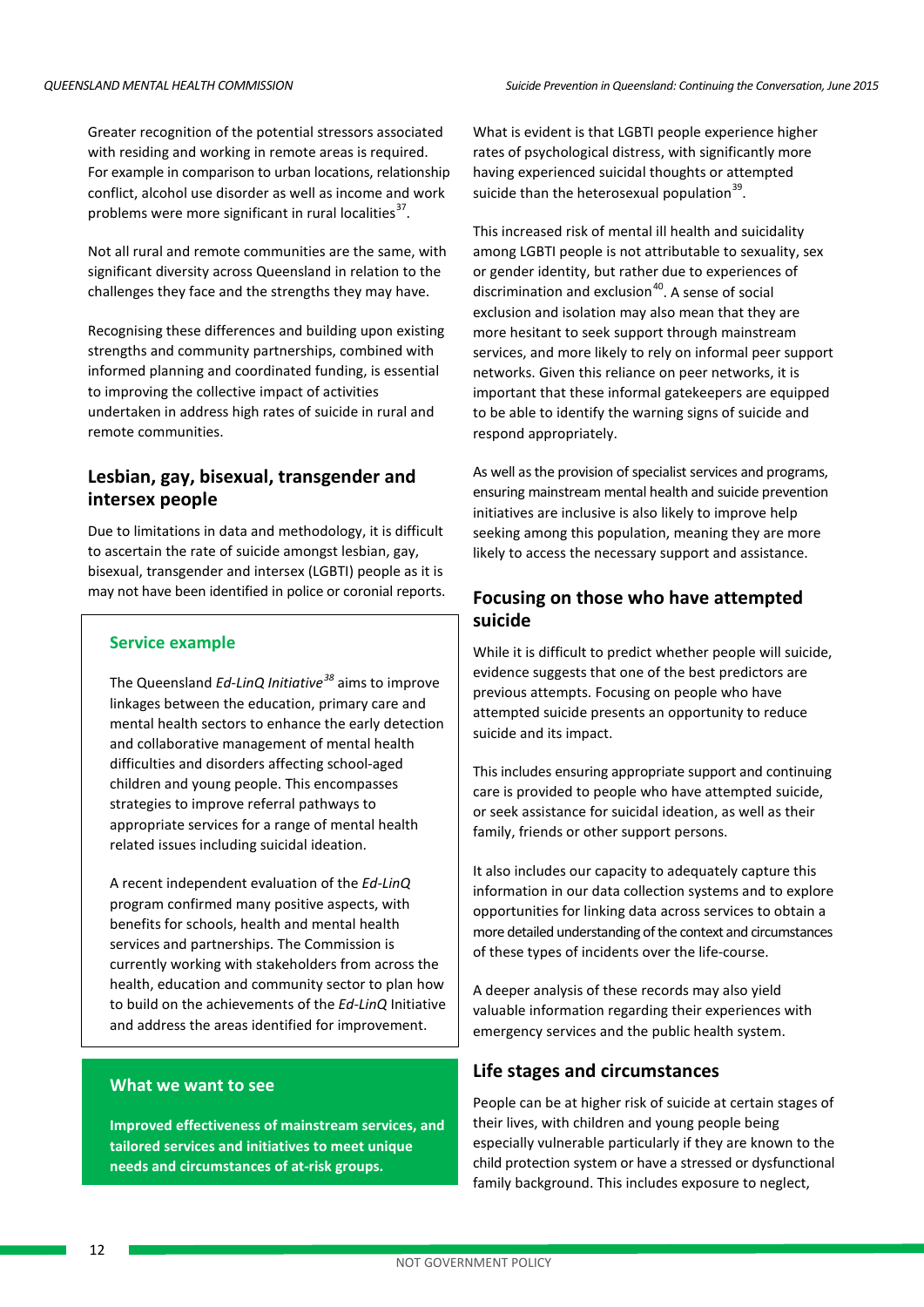abuse, domestic and family violence or parental mental health and/or substance misuse issues $41$ .

In 2012–13 suicide was the leading external (non-natural) cause of death for children aged 10–14 years with the highest rate of suicide for this age group recorded since 2004 (4.1 deaths per 100,000 children aged 10–14 years). Suicide was the second leading external cause of death for young people aged 15–17 years (5.5 deaths per 100,000 young people aged 15–17 years).

In total, suicide accounted for 46.8 per cent of deaths by external causes among children and young people aged 10–17 years in 2012–13 $^{42}$  $^{42}$  $^{42}$ .

Certain life circumstances can also increase a person's risk of suicide, which emphasises the need for a broad cross-sectoral response to this issue. For example in a recent report from the Queensland Suicide Register of suicides that occurred in Queensland between 2002-11, relationship problems and or conflict was the most frequently recorded life event of people who died by suicide, followed by financial problems, recent bereavement, pending legal matters, recent or pending unemployment or other work and school related problems<sup>[43](#page-14-39)</sup>. Almost half of all people who died by suicide had at least one diagnosed psychiatric disorder<sup>44</sup>.

Suicide is also the leading cause of death in women within 42 days after their pregnancy and between 43 and 365 days following birth<sup>[45](#page-14-41)</sup>. There appears to be a significant worldwide risk of maternal suicide following termination of pregnancy $46$ .

Other groups requiring effective suicide prevention efforts include people recently released from prison, people recently bereaved or divorced, refugees, and elderly people.

## **PRIORITY AREA 4: Strengthening the evidence base**

One of the main issues raised by those consulted is that while there is a significant body of research regarding suicidal behaviour and prevention activities there are areas that require further development including:

- improved accessibility of relevant research to inform service delivery and practice
- data that is provided in timely manner to inform local action
- research that includes the views of those with a lived experience.

#### **Practice example**

The Commission funds the Australian Institute of Suicide Research and Prevention (AISRAP) to maintain the *Queensland Suicide Register* (QSR). The QSR contains data from suicides that have occurred in Queensland from 1990-2012 and contains a broad range of information regarding these types of deaths including the circumstances of the death, preceding life events and psychiatric history. AISRAP conduct ongoing research based on this data and compiles a tri-annual report on suicide mortality rates.

The QSR is an internationally recognised suicide mortality data collection system. However there is a need for continued development to expand its capability and ensure greater alignment between differing research, policy and practice needs.

The Commission is currently considering ways in which to improve the standardised and routine collation of data in relation to suicide attempts, across different agencies to improve responses.

#### **What do we want to see?**

**Timely, accessible and useful data on suicide and suicide attempts, that can be used to inform policy and practice responses across Queensland communities.**

#### **Research to inform effective services and practice**

As the *2013 National Report Card on Mental Health and Suicide Prevention[47](#page-14-43)* highlights, there is a substantial lack of robust evidence in relation to effective suicide prevention services and strategies.

Evaluations of the effectiveness of nationally funded suicide prevention activities have been restricted by a general absence of quantifiable outcome measurements and, if independent evaluations had been conducted, they tend to report predominantly on the achievement of project objectives as opposed to short, medium or long term outcomes<sup>48</sup>.

Research in this area is further restricted by methodological concerns, particularly a lack of randomized controlled trials and an inability to accurately measure suicide-related outcomes<sup>49</sup>. For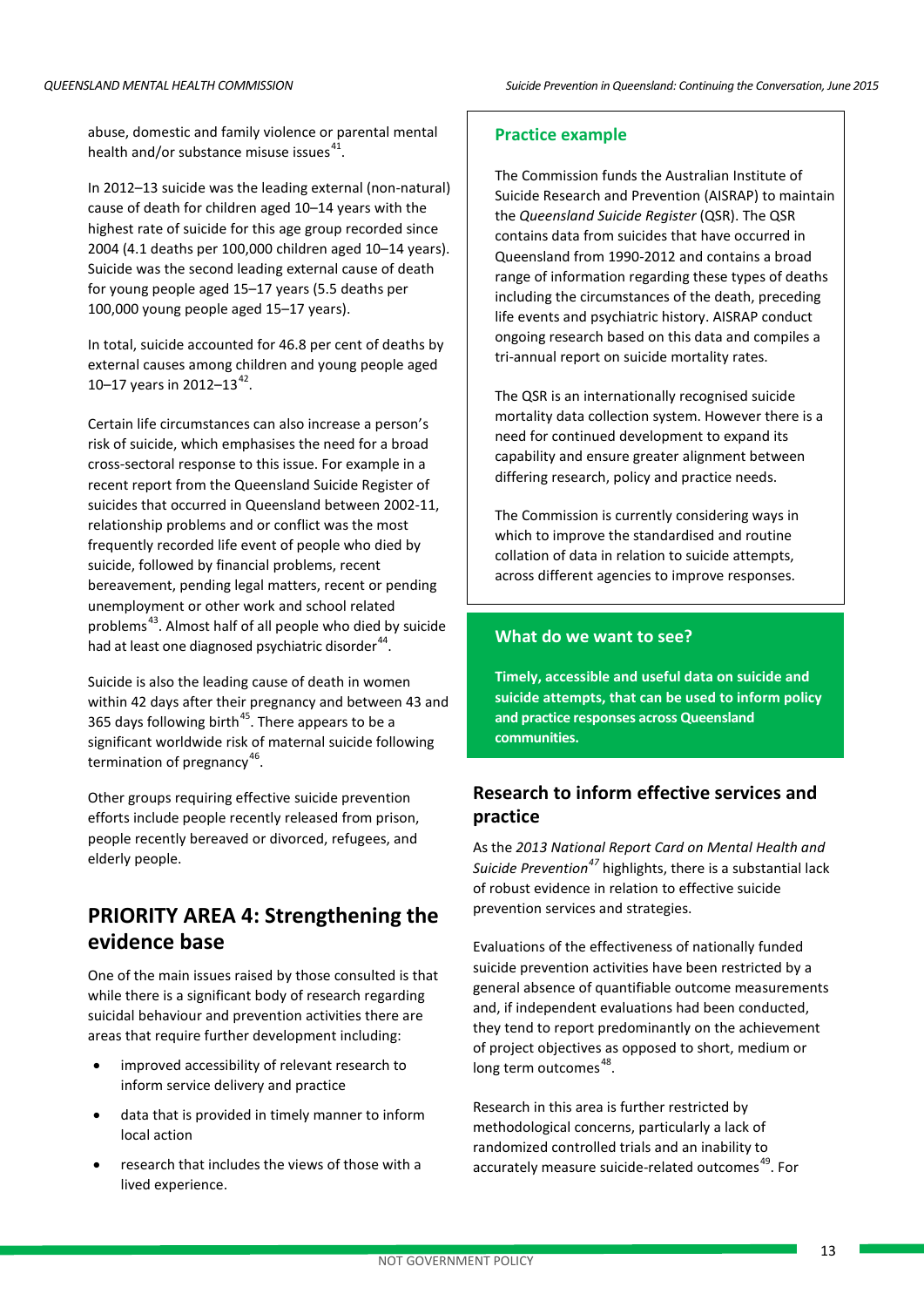example it is difficult to ascertain the impact general mental health awareness or prevention programs have on suicide-related outcomes, although they are proven to enhance individual and community resilience.

This highlights a need to incorporate evaluation in program and service design which is outcome focused, as opposed to activity based.

There are few evaluations of Indigenous-specific suicide prevention programs in Australia. A number of effective non-Indigenous-specific programs have been shown to be culturally appropriate and acceptable to Indigenous people $^{50}$ .

There is also a need to make research and evaluation findings available to service providers and communities.

One of the most significant gaps in the evidence base identified by stakeholders consulted by the Commission and in the National Commission's review, is the voice of those with a lived experience. It is essential that these experiences inform future actions and are included in research and evaluation activities.

#### **Timely access to accurate and relevant data**

The routine collation and analysis of injury and mortality data assists in the identification of patterns and trends particularly among different populations or cohorts. It can also be used to inform the design, implementation and evaluation of preventative strategies and risk reduction activities.

To enhance the utility of this type of information it is important to consider ways in which to enhance the standardised routine collection of demographic data (i.e. rates, age, gender, ethnicity). But it is also critical to, where possible, improve the capacity of systems to support a deeper, qualitative analysis of the context and circumstances of these types of incidents, precipitating life events and situational factors which place people at risk.

One of the issues identified during consultations held by the Commission was the need for communities to have timely access to data, particularly suicide attempt data, to inform local responses.

#### **Further information**

Phone 1300 855 945 Web www.qmhc.qld.gov.au Email info@qmhc.qld.gov.au Mail PO Box 13027, George Street Brisbane QLD 4003

## **References**

**.** 

- $<sup>1</sup>$  Australian Institute of Suicide Research and Prevention (2015)</sup> *Suicide Mortality Data in Queensland for 2014*, Griffith University
- <sup>2</sup> SANE Factsheet 14 (2014) *Suicidal Behaviour* SANE Australia
- <sup>3</sup> National Mental Health Commission (2013) *A Contributing Life: the 2013 National Report Card on Mental Health and Suicide Prevention.*
- <sup>4</sup> Flynn. L, Robinson,E, (2008) *Family issues in suicide prevention,* AFRC Briefing No. 8, Australian Institute of Family Studies, retrieved on 11 June 2015, [https://aifs.gov.au/cfca/publications/family-issues-suicide](https://aifs.gov.au/cfca/publications/family-issues-suicide-postvention)[postvention](https://aifs.gov.au/cfca/publications/family-issues-suicide-postvention)
- <sup>5</sup> Senate Community Affairs Reference Committee *The Hidden Toll of Suicide Canberra: Commonwealth of Australia*.
- 6 Department of Health and Ageing (2007) Living is For Everyone Framework (LIFE) *Research and Evidence in Suicide Prevention* Commonwealth of Australia
- <sup>7</sup> Department of Health and Ageing (2008) *Fact Sheet 4: Risk and Protective Factors in Suicide Prevention*. LIFE, Living is for Everyone: a Framework for Prevention of Suicide in Australia*.* Commonwealth of Australia
- <sup>8</sup> Health and Community Care (2008*) Risk and Protective Factors: Suicide and Suicidal Behaviour, a Literature Review,* Scottish Government. [http://www.storre.stir.ac.uk/bitstream/1893/2206/1/Suicide%](http://www.storre.stir.ac.uk/bitstream/1893/2206/1/Suicide%20review%5B1%5D.pdf) [20review%5B1%5D.pdf](http://www.storre.stir.ac.uk/bitstream/1893/2206/1/Suicide%20review%5B1%5D.pdf)
- <sup>9</sup> Beautrais, A.L., Collings, S.C.D., Ehrhadt, P., et.al., (2005*) Suicide Prevention: A review of evidence of risk and protective factors, and points of effective intervention.* Wellington: Ministry of Health.
- <sup>10</sup> Department of Health and Ageing (2008) *LIFE, Living is for Everyone: a Framework for Prevention of Suicide in Australia.* Commonwealth of Australia
- <sup>11</sup> World Health Organisation (2014) *Preventing Suicide: a Global Imperative*
- <sup>12</sup> World Health Organisation (2014) *Preventing Suicide: a Global Imperative*
- <sup>13</sup> Department of Health and Ageing (2008) *LIFE, Living is for Everyone: a Framework for Prevention of Suicide in Australia.* Commonwealth of Australia
- <sup>14</sup> Hunter Institute of Mental Health (2012) *Summary of the Literature for Discussing Suicide*. Newcastle Australia.
- <sup>15</sup> ConNetica Consulting & OzHelp Foundation (2013) *Conversations for Life*
- <sup>16</sup> World Health Organisation (2014) *Preventing Suicide: a Global Imperative*
- 17For example: World Health Organisation (2008) *Preventing Suicide: a resource for media professionals*
- $^{18}$  Contagion is defined as a process by which a suicide, or suicidal behaviour, may influence an increase in suicidal behaviour amongst others whereas a cluster is the occurrence of multiple suicides in a defined geographical region and within a certain timeframe. Zenere, F.J. (2009) Suicide Clusters and Contagion: